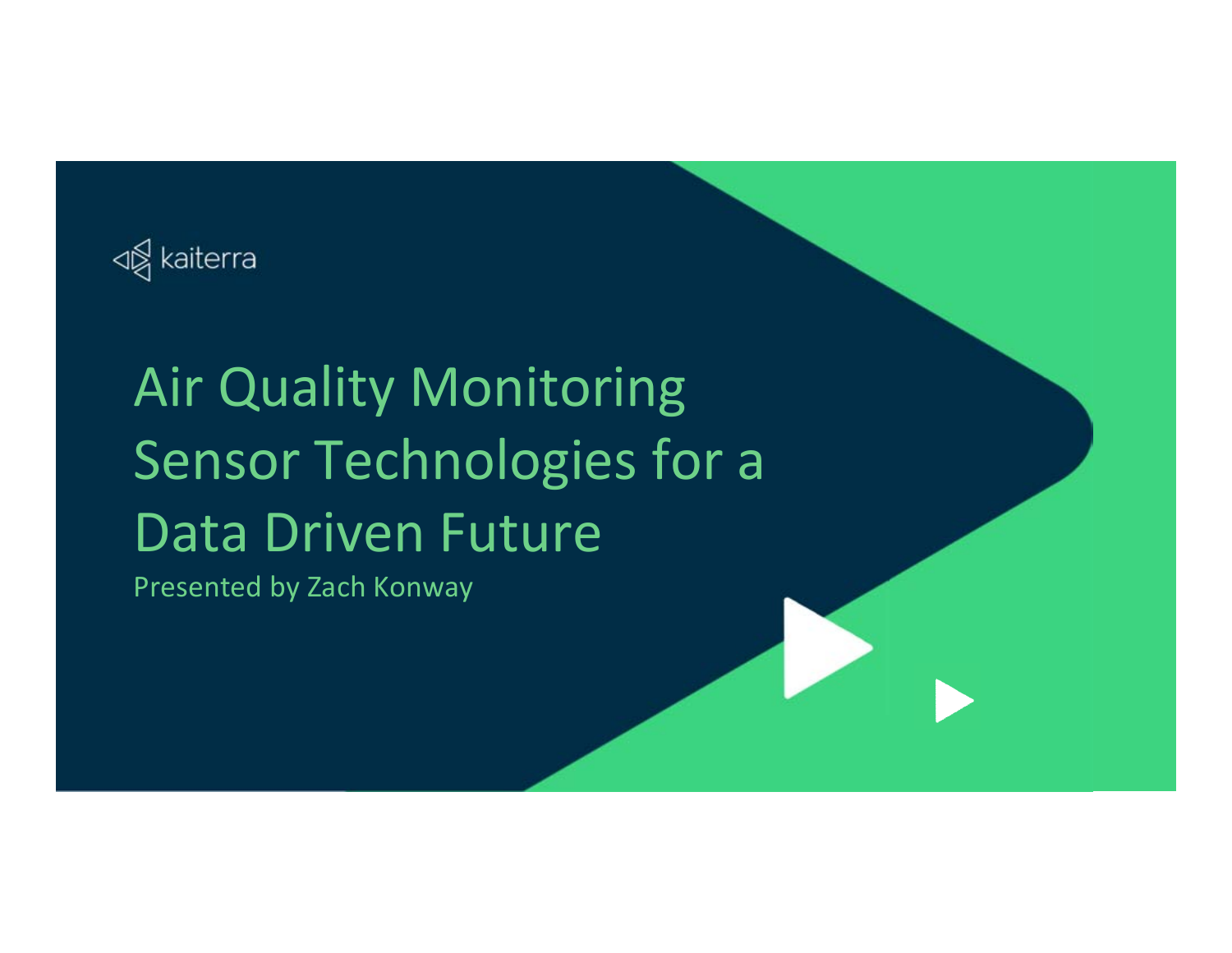# Agenda

- 01**Introduction to Indoor Air Quality**
- 02**Pollutants and their Sensor Technologies**
- 03**Controlling Viral Transmission with IAQ**
- 04**Benefits of continuous monitoring**
- 05 **Recap & Key Takeaways**
- 06**Q&A and Discussion**

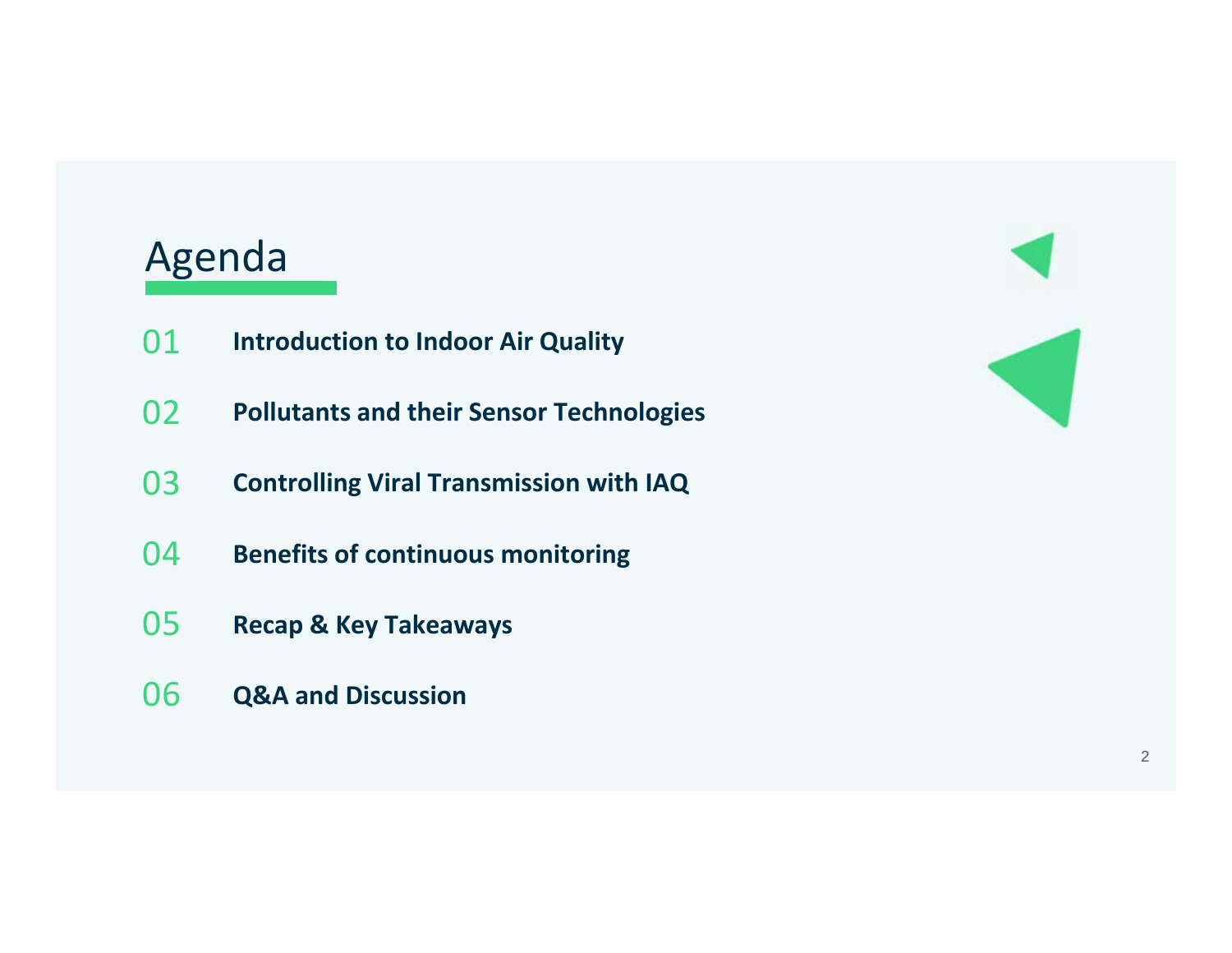Why measure indoor air quality (IAQ)?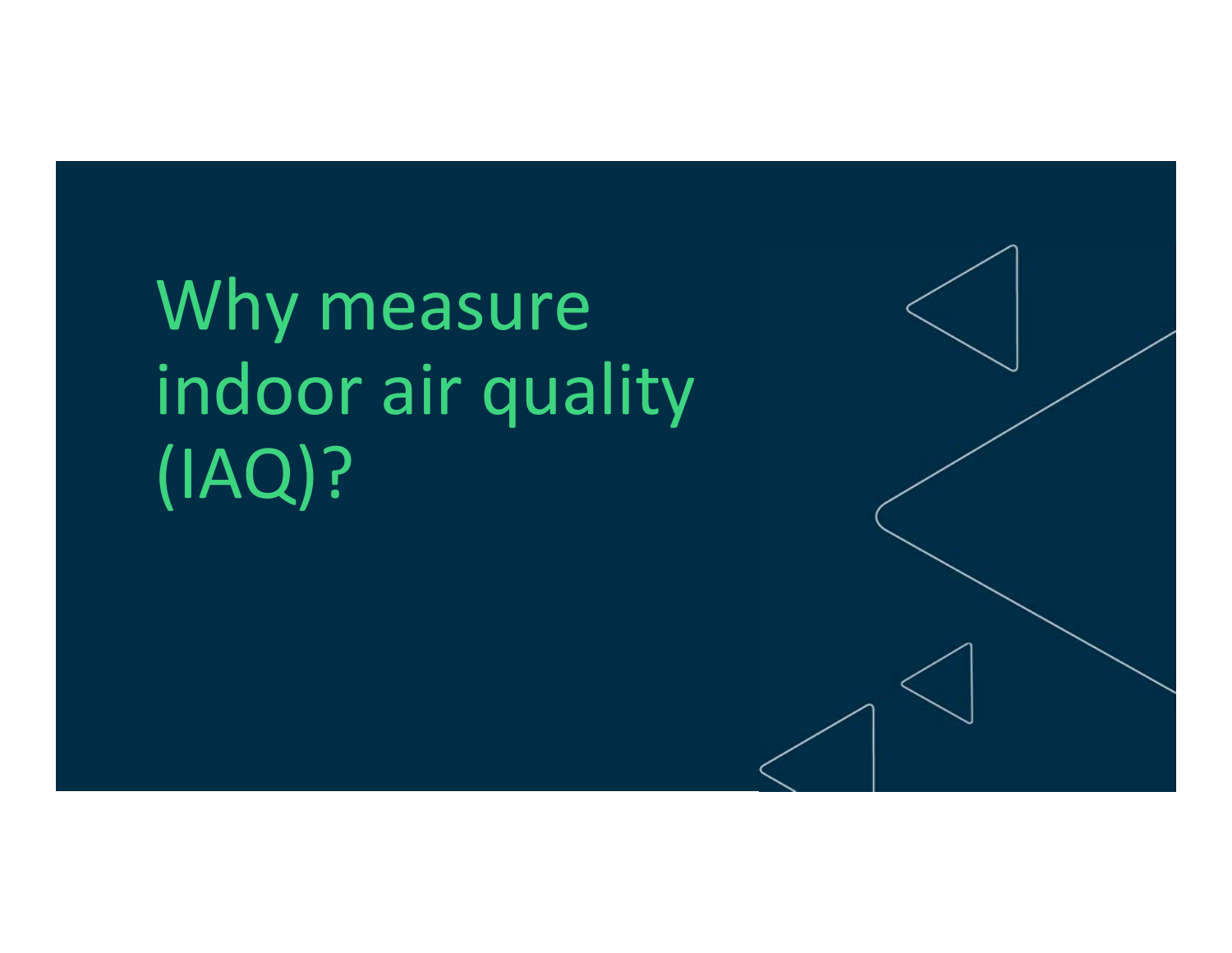

# Poor IAQ can cause numerous health symptoms.

Headache Fatigue Shortness of breath Stuffy nose Cough

Sneezing Allergy flare-ups Skin reactions**Dizziness** Nausea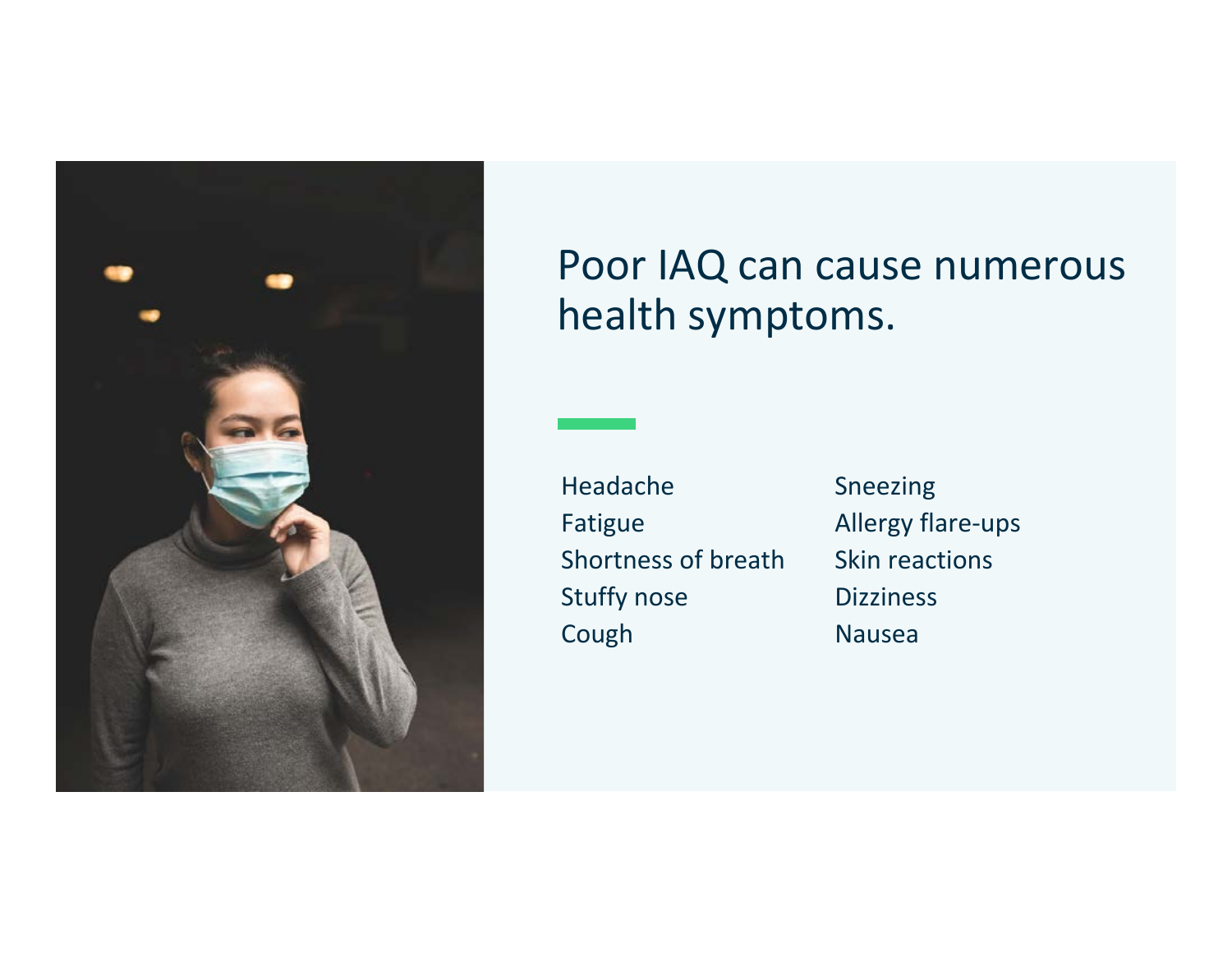# The original indoor air quality monitoring solution…

Canaries were used in coal mines starting in the early 1900's to warn workers of unsafe levels of air pollutants.

Air quality management is often driven by workplace safety.

It's 2021 and we have better solutions to ensure healthy air for the occupants of an enclosed space.

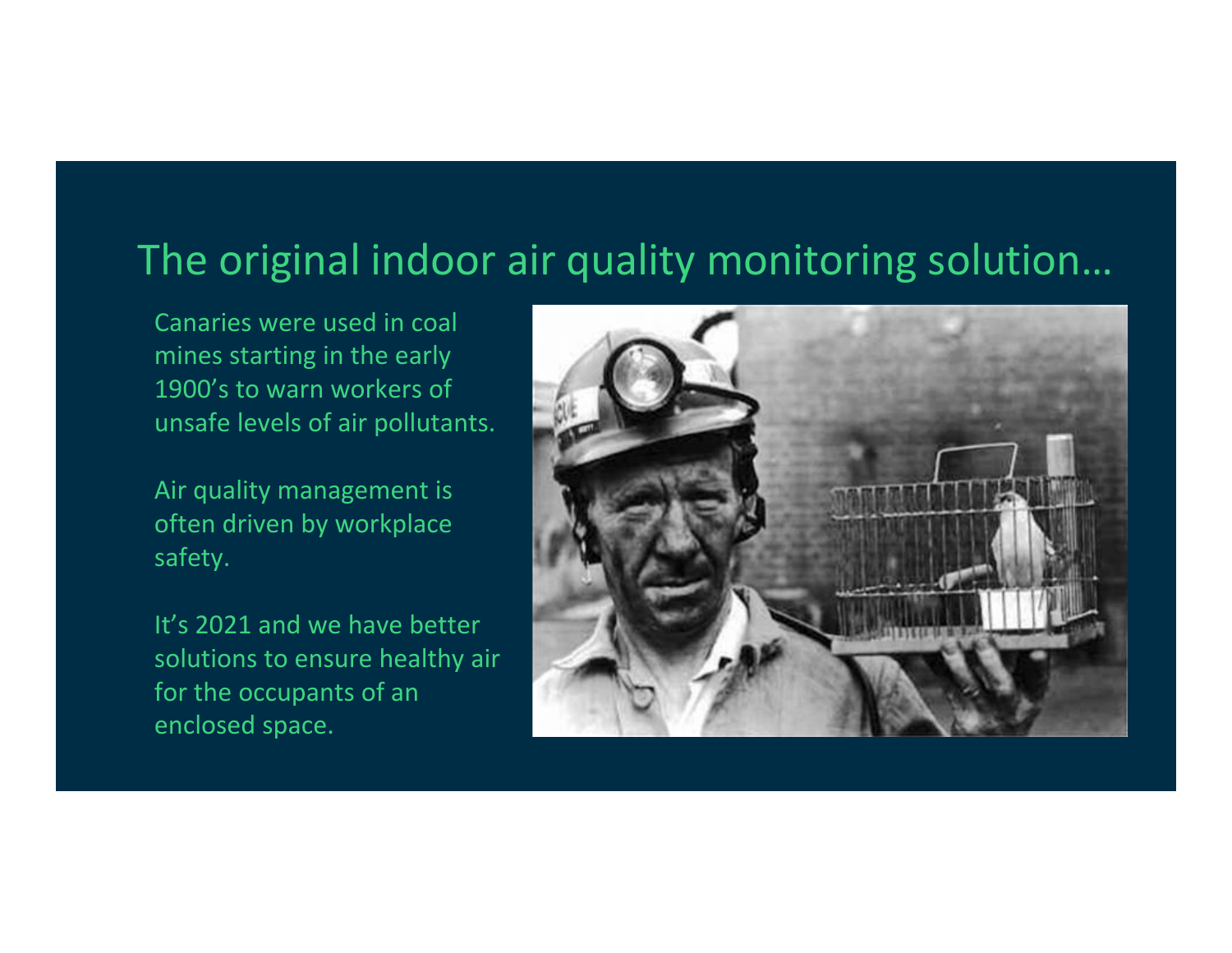# Why Continuous Monitoring ?



### Know the true air quality



Resolve issues faster and address concerns



Improve ventilation and filtration efficiency



Save energy without sacrificing health and comfort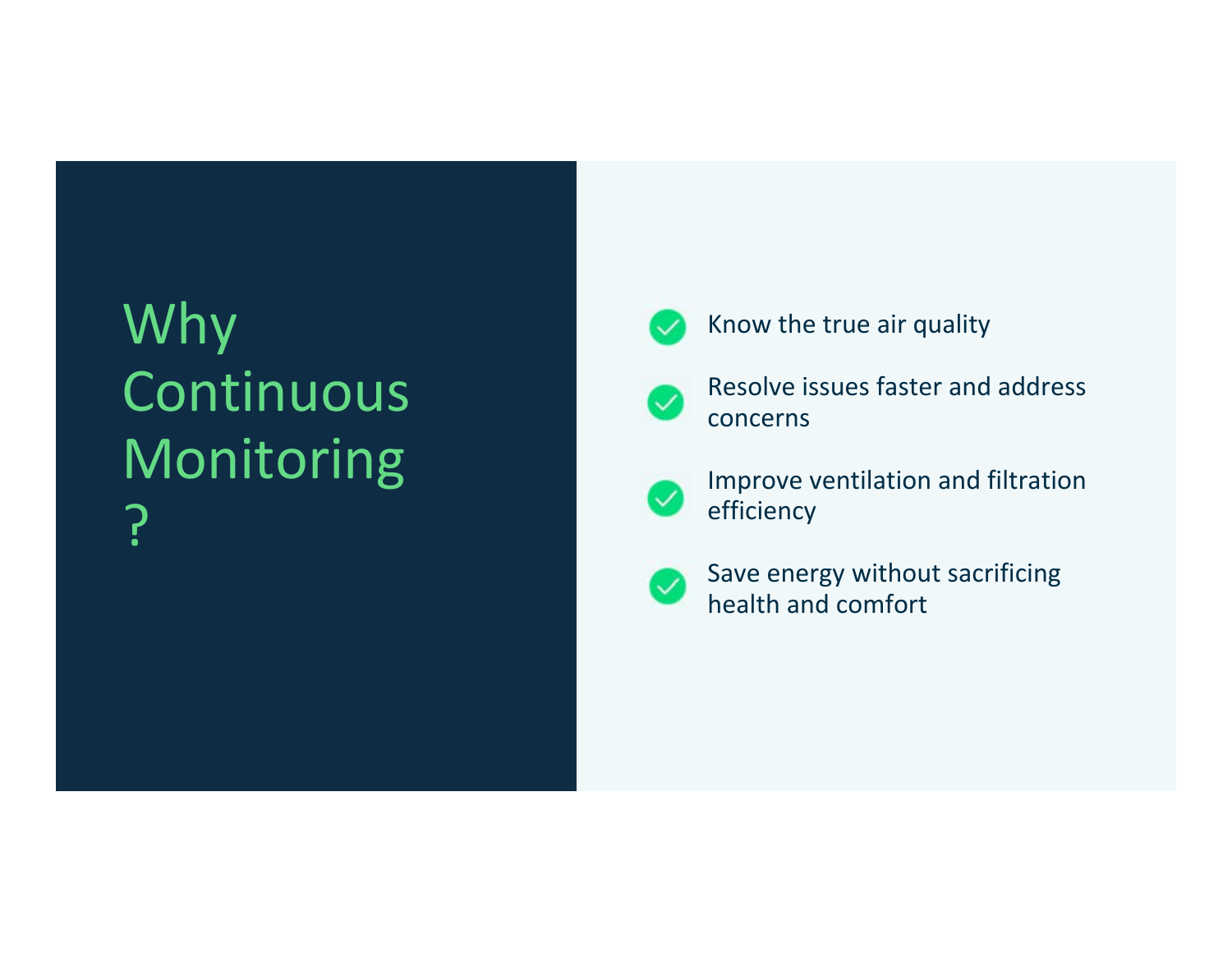# Before we dive in… Key Considerations

The best way to ensure clean air is to remove pollutants at the source, not purify.

How will the device be calibrated? A correction is not a calibration.

Consider the lifetime cost of the device (include subscriptions, calibration, replacements, installation and operator costs).

How will the device be deployed? (automation, placement)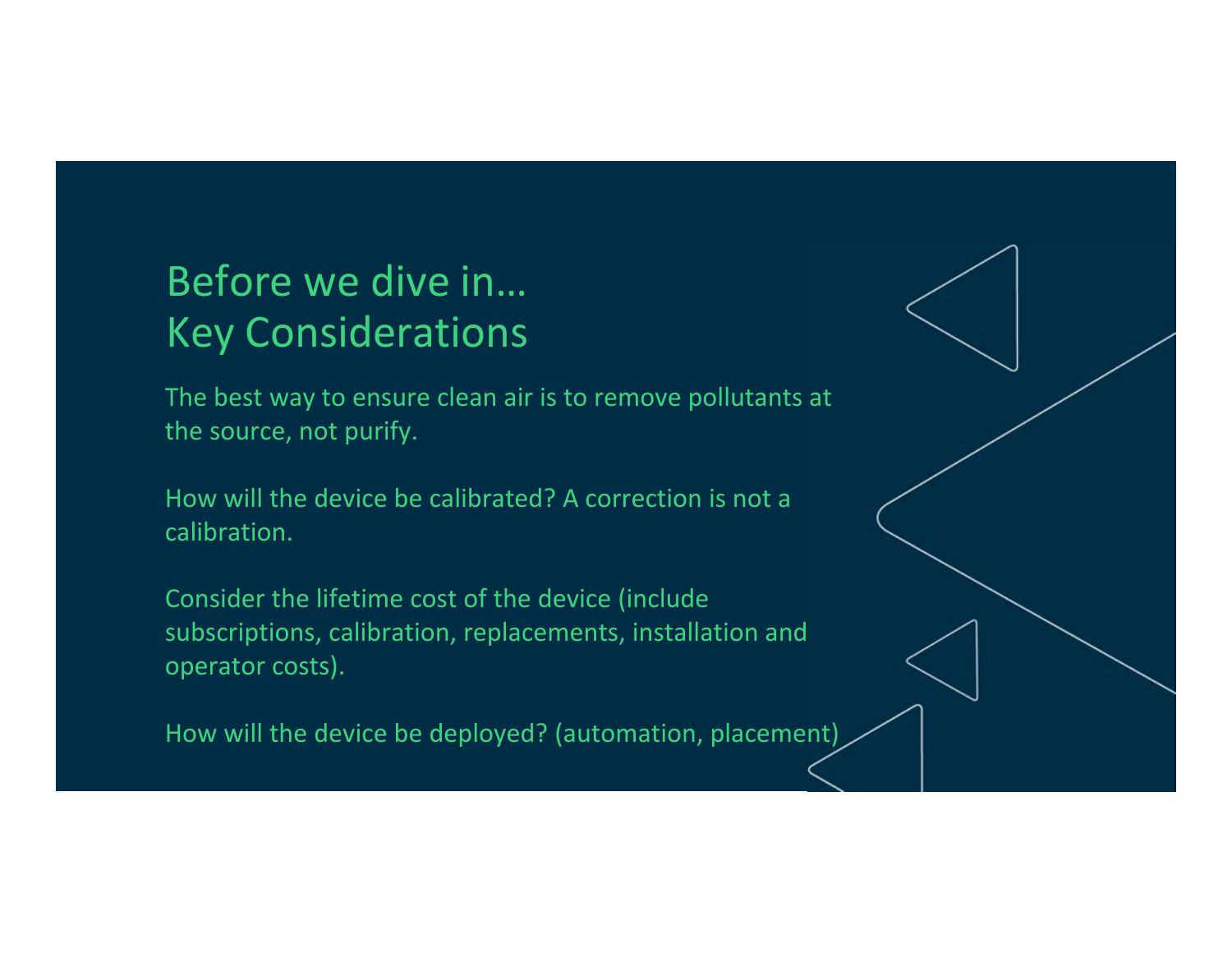# Pollutants Discussed in this Talk

- •Particulate Matter (PM $_{2.5}$ , PM $_{10}$ )
- $\bullet$ • Carbon Dioxide (CO $_2$ )
- Volatile Organic Compounds (VOC's, TVOC's, formaldehyde)
- $\bullet$ Radon (Rn)
- $\bullet$   $\,$  Ozone (O $_{3})$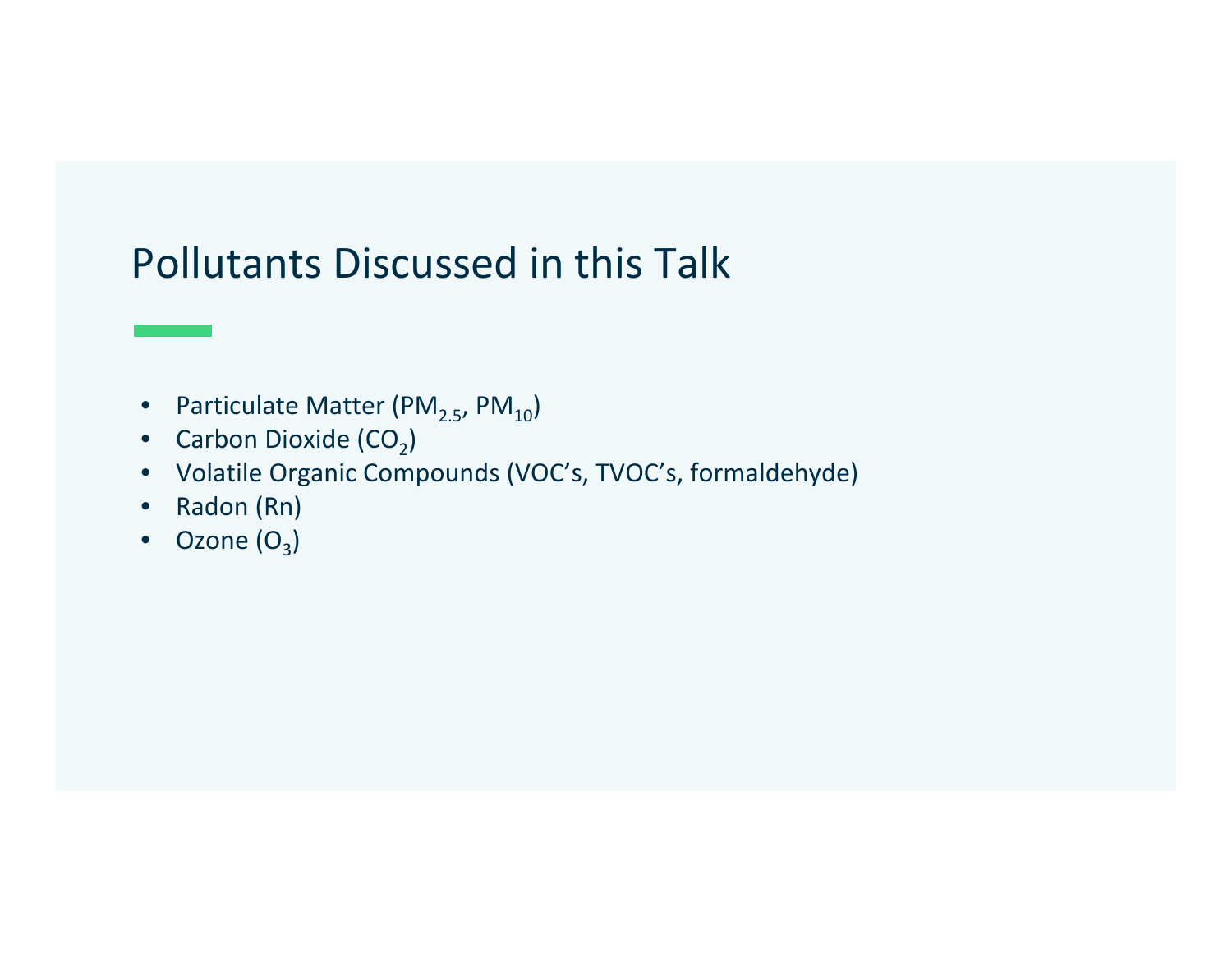### Particulate Matter

#### **Q: What is particulate matter?**

A: Particulate matter are solid particulates that are able to stay airborne. We classify particulate matter based on its *aerodynamic diameter*.

### **Q: How is it formed?**

A: Dust, allergens, smoke, chemical reactions

### **Q: Why should I care?**

A: Particulate matter is the most harmful and common air pollutant.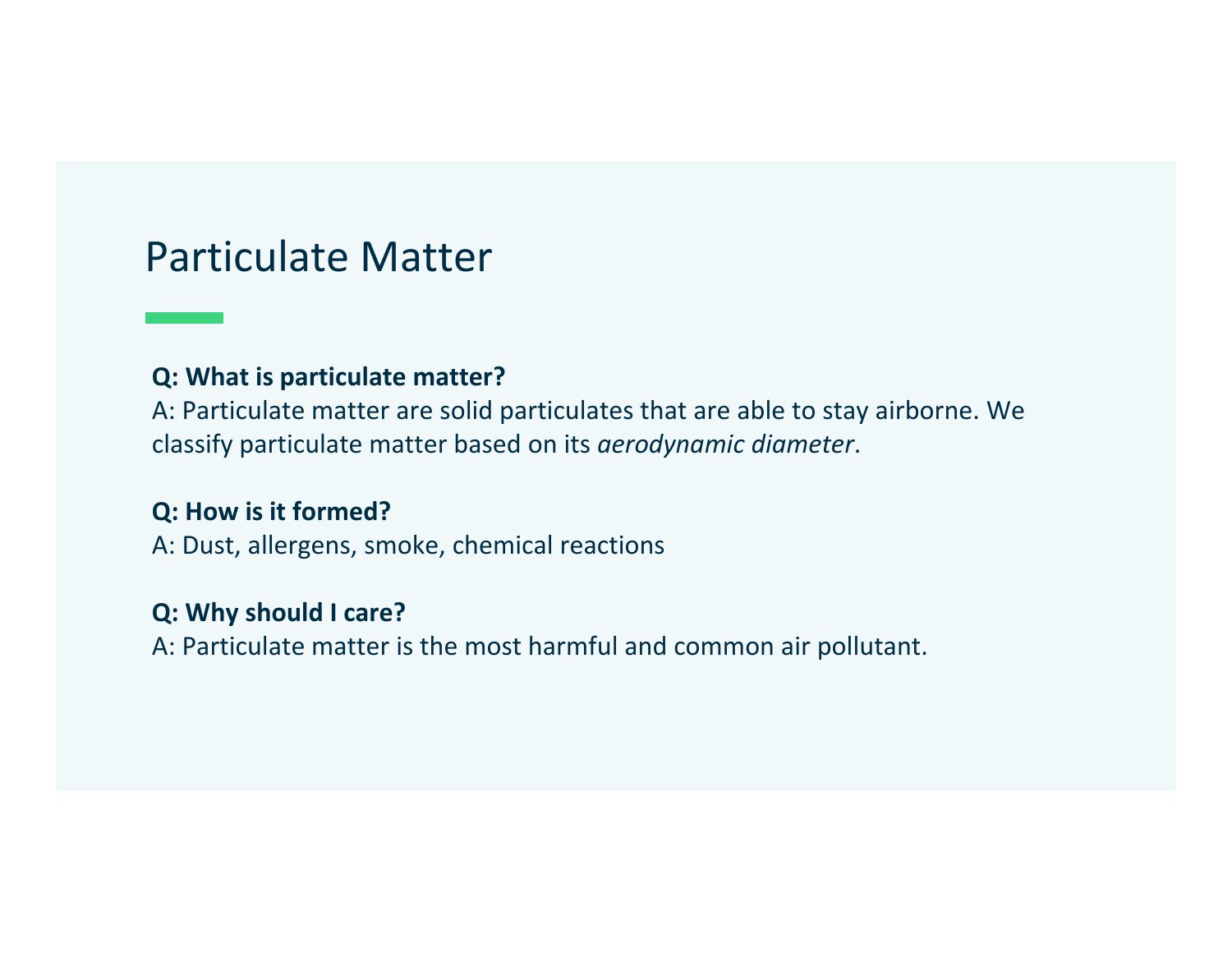

A 1 ug/ $m<sup>3</sup>$  increase in PM2.5 concentration resulted in a 0.6% drop in productivity.

T. Chang, "Particulate Pollution and the Productivity of Pear Packers," American Economic Journal: Economic Policy Vol. 8, No. 3 (Aug 2016)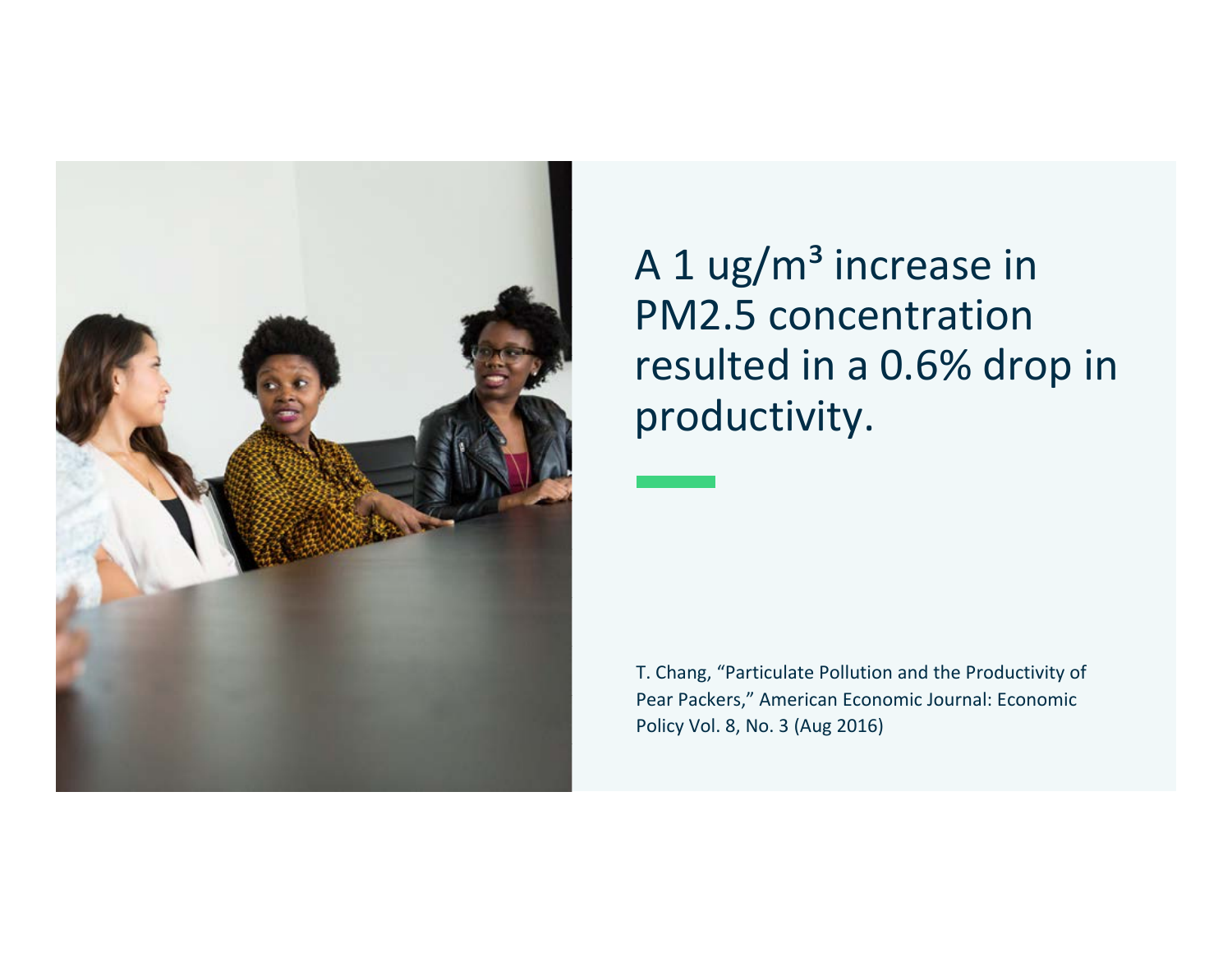# Particulate Matter Sensors

| <b>Infrared Sensors</b>                                                                            | <b>Light Scattering</b>                                                                                                                                     | <b>Beta Attenuation</b><br><b>Mass Monitor</b>                                                                                          |
|----------------------------------------------------------------------------------------------------|-------------------------------------------------------------------------------------------------------------------------------------------------------------|-----------------------------------------------------------------------------------------------------------------------------------------|
| Cheap \$<br><b>Continuous monitoring</b><br>Low accuracy<br>No differentiation on<br>particle size | Cheap $\frac{1}{2}$<br><b>Continuous monitoring</b><br>Can use the diffraction<br>of light to bin particle<br>sizes<br>• Can't measure under 0.3<br>microns | Expensive \$\$\$<br>Single point analysis<br>Requires a trained<br>operator<br>Provides accurate<br>readings no matter the<br>geography |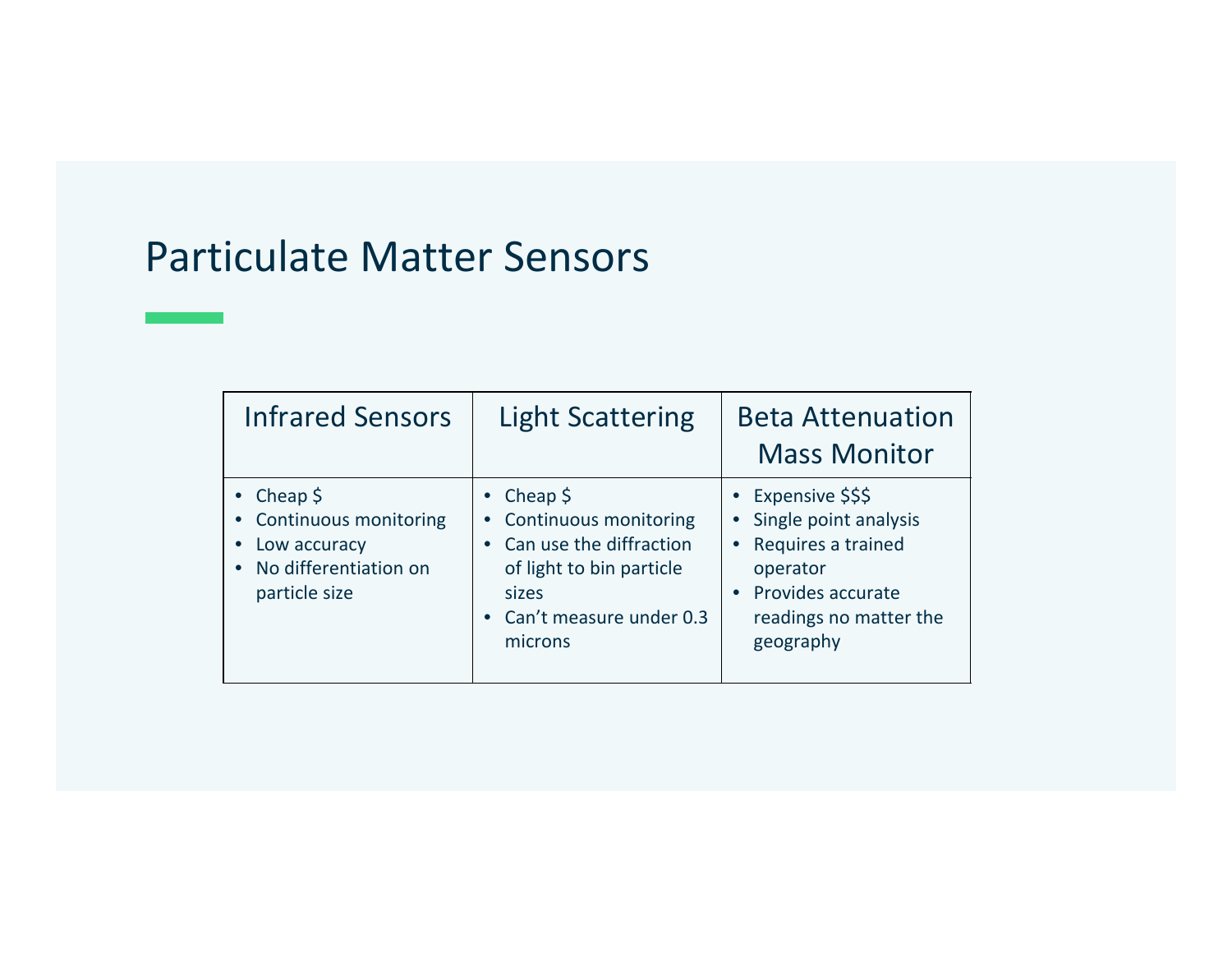# Carbon Dioxide

### **Q: What is carbon dioxide?**

A: Carbon dioxide is an inert molecule containing one carbon and two oxygen atoms.

### **Q: How is it formed?**

A: Occupants breathing and chemical reactions

### **Q: Why should I care?**

A: Lowered productivity, stuffy air, brain fog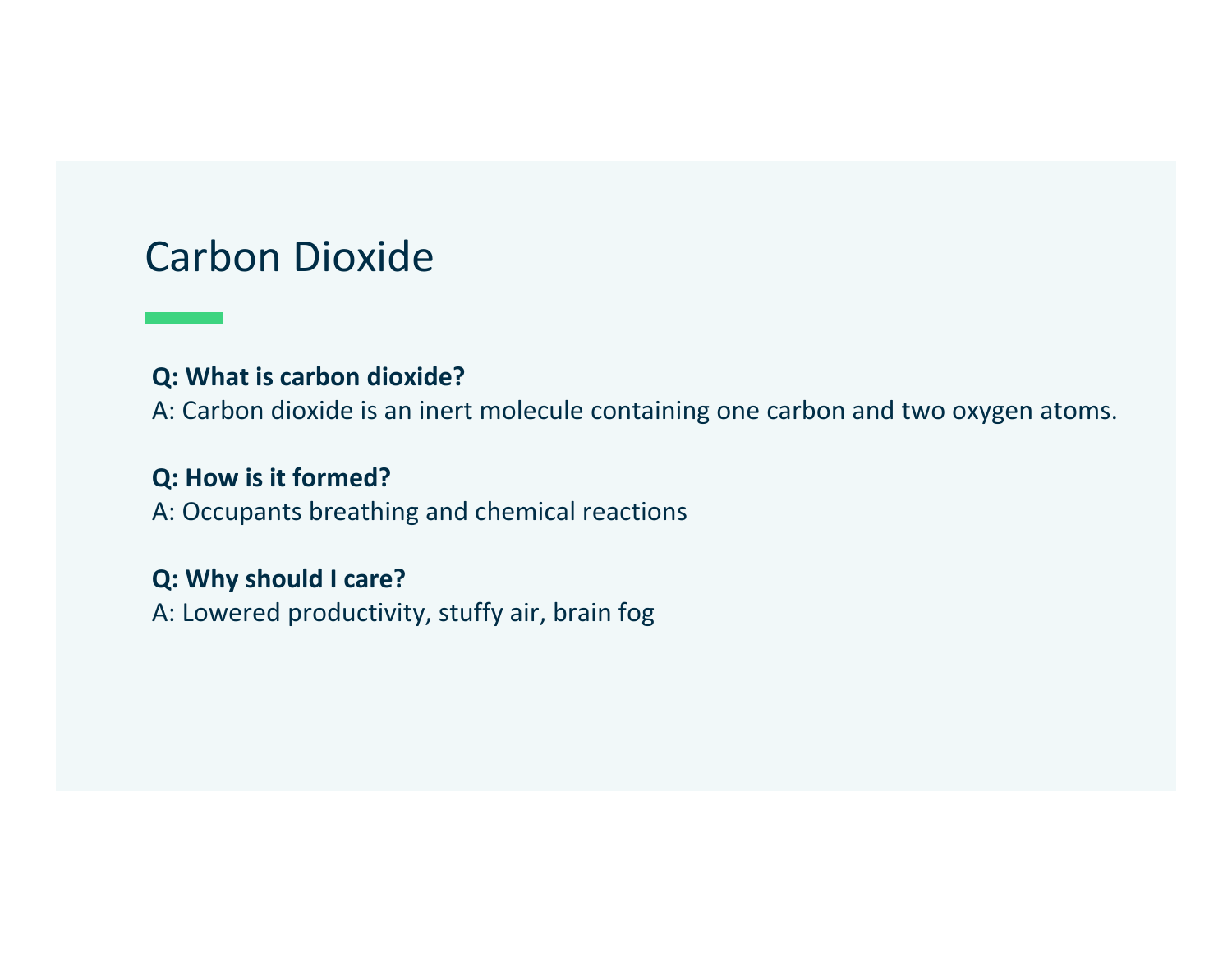

# For every 400 ppm increase in CO2, cognitive function scores drop by 21%.

Joseph G. Allen, "Associations of Cognitive Function Scores with Carbon Dioxide, Ventilation, and Volatile Organic Compound Exposures in Office Workers," Environmental Health Perspectives (Jun 2016)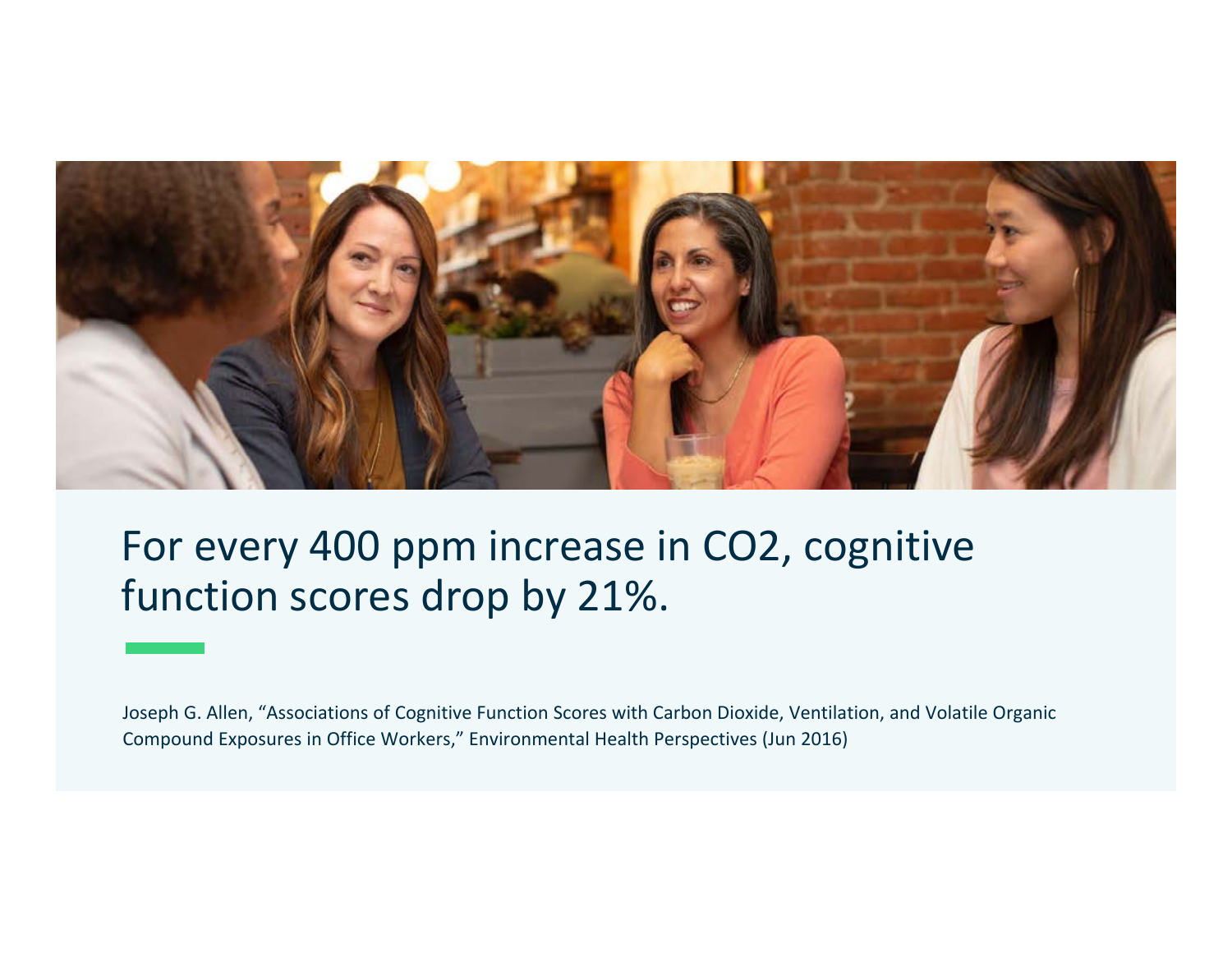Cognitive scores were 61% higher on days when spaces are better ventilated.

Joseph G. Allen, "Associations of Cognitive Function Scores with Carbon Dioxide, Ventilation, and Volatile Organic Compound Exposures in Office Workers," Environmental Health Perspectives (Jun 2016)

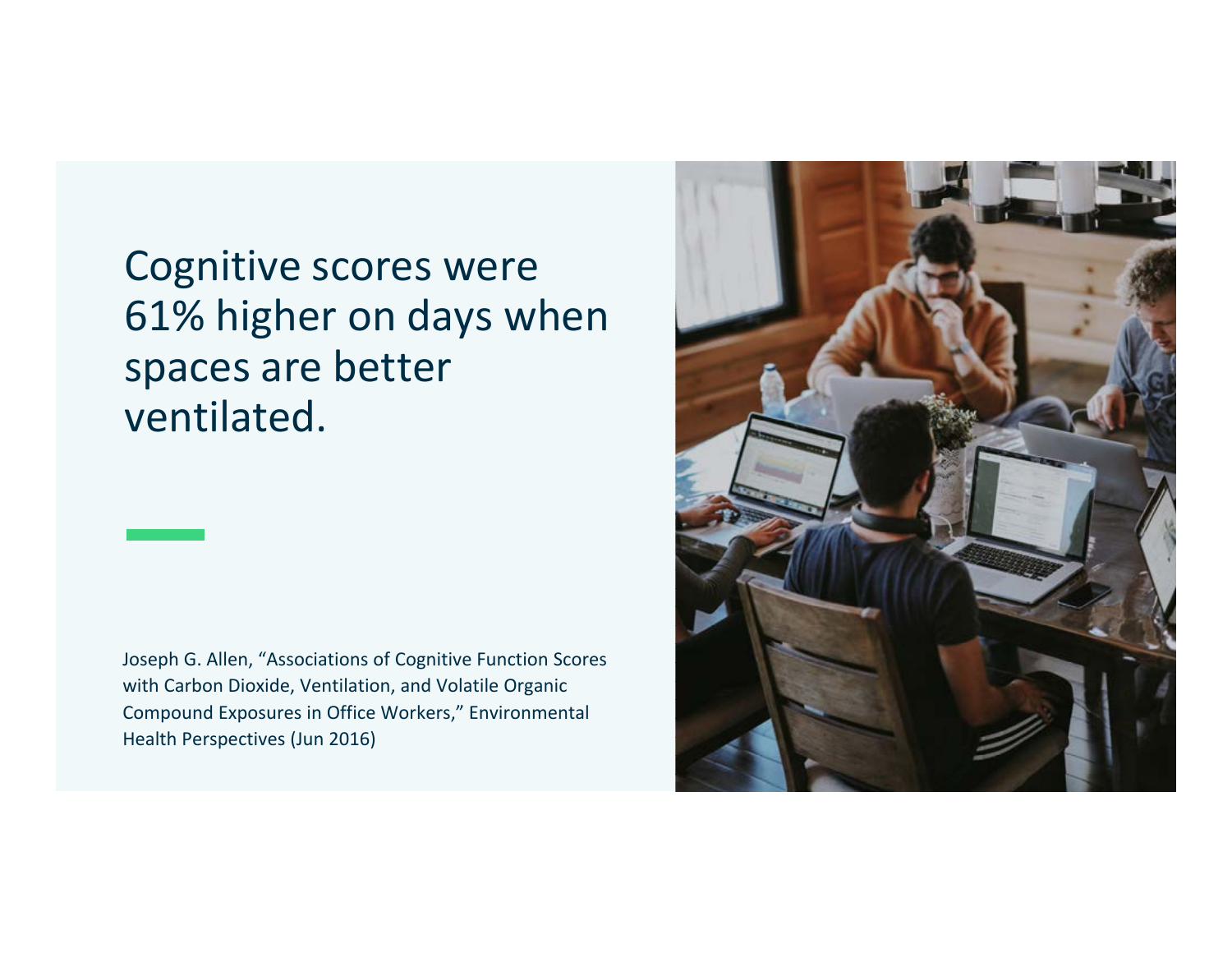# What "higher cognitive performance" is actually worth?

# \$6,500 per person per year

on average, using data from the Department of Labor.

Meanwhile, the increase in energy costs is \$40 per person per year and only \$1 per person per year for energy efficient systems.

Joseph G. Allen, "The 9 Foundations of a Healthy Building," Harvard T.H. Chan School of Public Health (Jun 2016)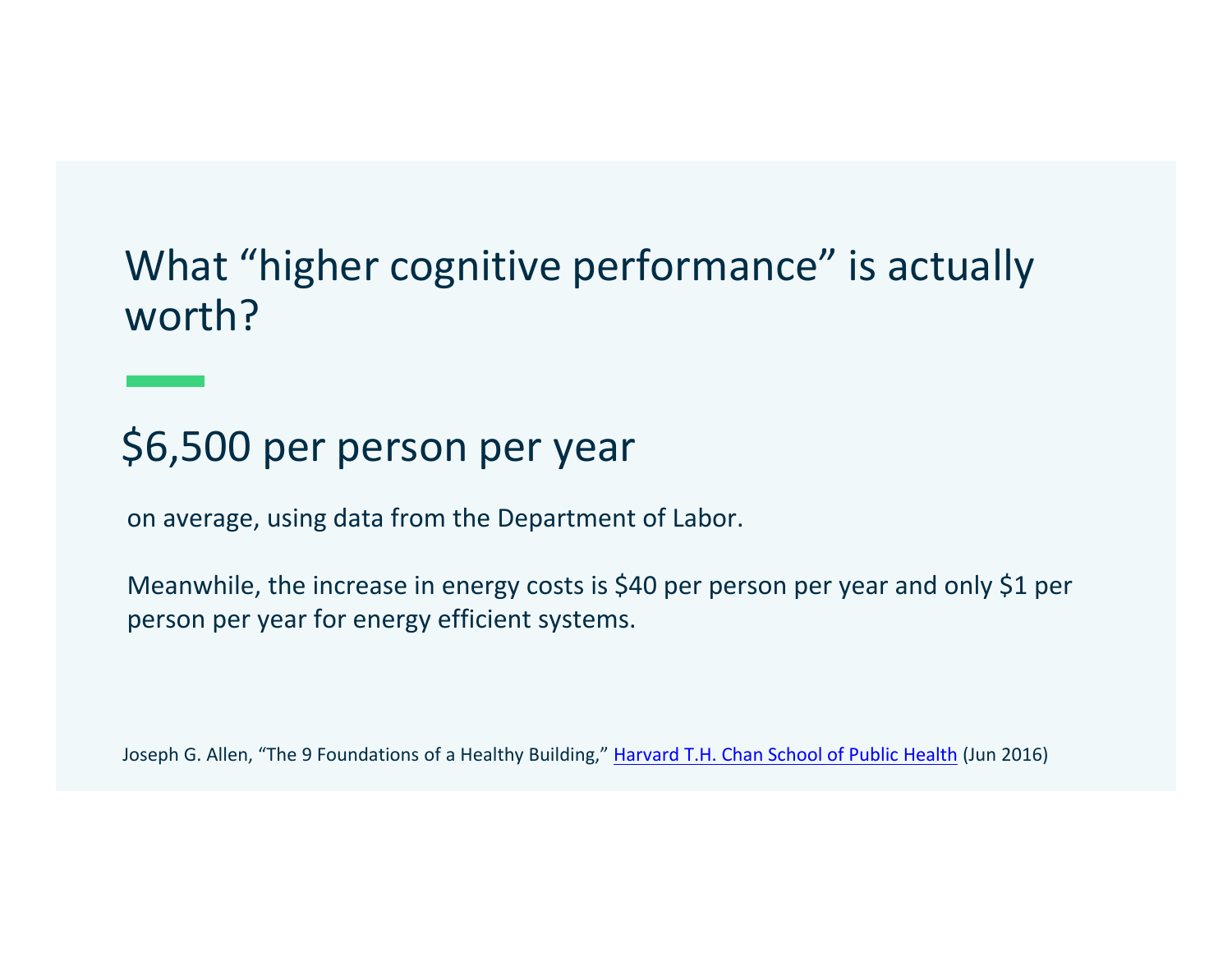## Carbon Dioxide Sensors

| Electrochemical         | <b>Non-Dispersive Infrared</b> |  |
|-------------------------|--------------------------------|--|
| • Cheap $\zeta$         | • Cheap $$5$                   |  |
| • Low accuracy          | • High accuracy                |  |
| • Hard to calibrate     | • Easy to calibrate            |  |
| • Will need replacement | • Long lifespan                |  |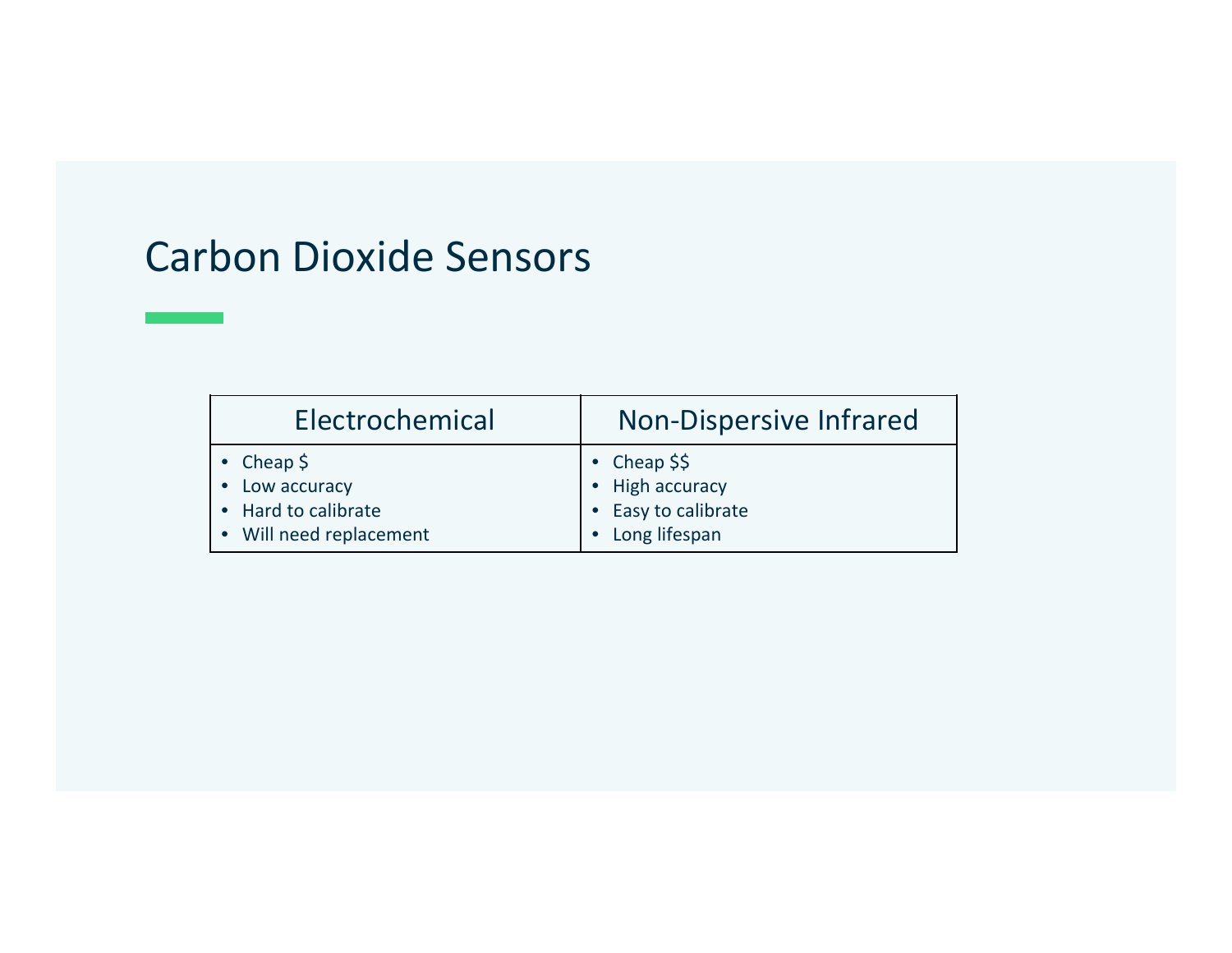# Volatile Organic Compounds





#### **What is a VOC?**

Volatile organic compounds are organic (carbon containing) chemicals with a boiling point less than 482°F

#### **How is it formed?**

VOC's commonly enter a building through off gassing of building materials (carpets, paints, adhesives)

#### **Why should I care?**

Some VOC's have high toxicity. There is evidence that VOC's impact productivity.







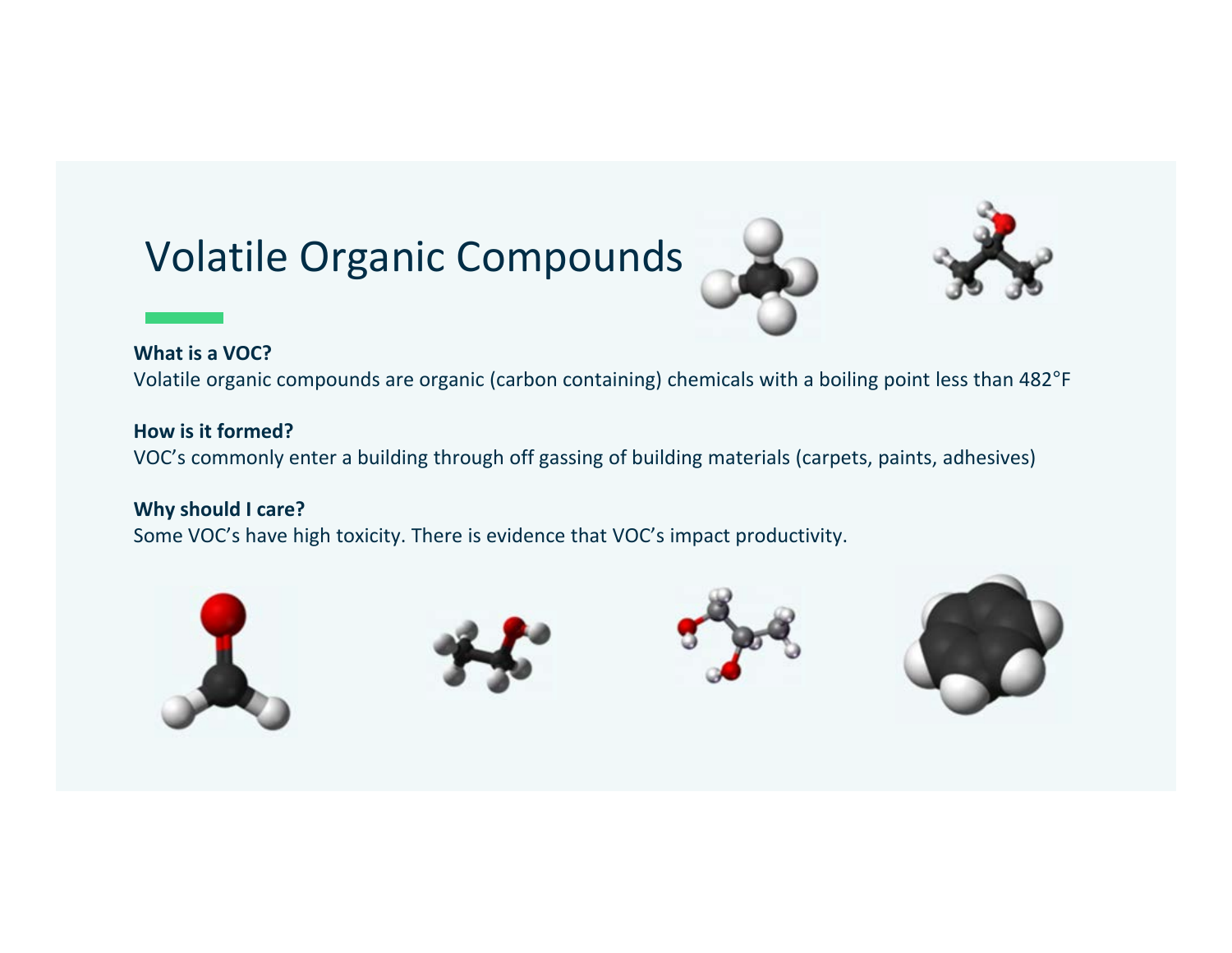

A 500 ug/ $m<sup>3</sup>$  increase in VOC concentration decreases cognitive function scores by 13%.

Joseph G. Allen, "Associations of Cognitive Function Scores with Carbon Dioxide, Ventilation, and Volatile Organic Compound Exposures in Office Workers," Environmental Health Perspectives (Jun 2016)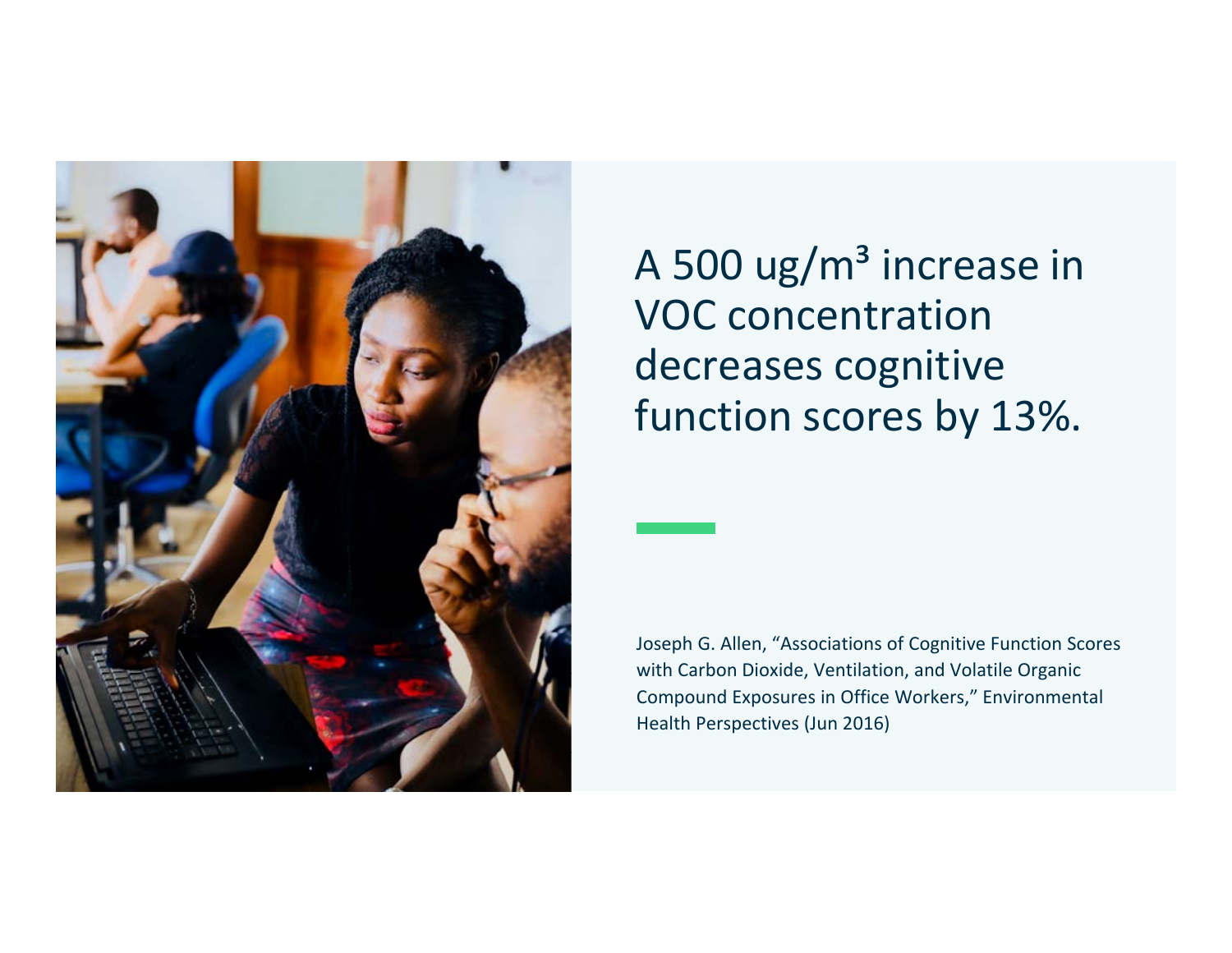# Volatile Organic Chemical Sensors

| <b>Metal Oxide</b>                                                                                                                                  | <b>Photo lonization</b>                                                                                                                  | (GC, FID) Mass                                                                                        |
|-----------------------------------------------------------------------------------------------------------------------------------------------------|------------------------------------------------------------------------------------------------------------------------------------------|-------------------------------------------------------------------------------------------------------|
| Semiconductor                                                                                                                                       | Detector                                                                                                                                 | Spectrometry                                                                                          |
| • Commercial Grade<br>• Cheap $\oint$<br>• Poor selectivity<br>Less accurate<br>Low power<br>• No training required<br>• Needs eventual replacement | • IAQ Consultant Grade<br>• Moderate Price \$\$<br>• Good selectivity<br>• Good accuracy<br>• High power required<br>• Training required | Lab Grade<br>Expensive \$\$\$<br>High selectivity<br><b>High accuracy</b><br><b>Training required</b> |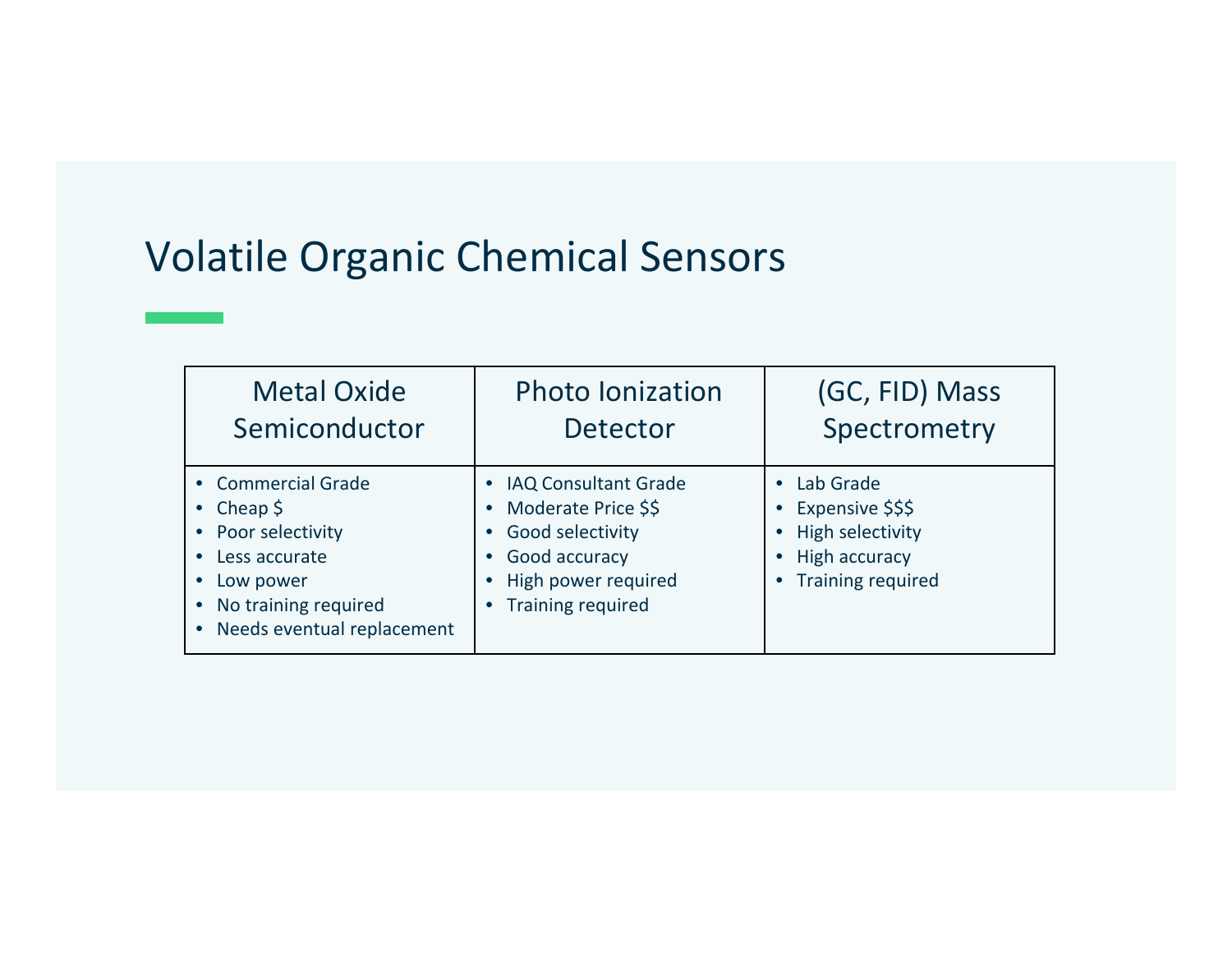### Radon

### **Q: What is radon**

A: Radon is a naturally occurring, colorless, odorless radioactive noble gas.

### **Q: How is it formed?**

A: The radioactive decay of naturally occurring uranium in the ground.

### **Q: Why should I care?**

A: Alpha decay of radon causes lung cancer among other health implications.

 $•<sup>234</sup>U$ , 2.45 $*10<sup>5</sup>$  years, alpha decaying to... •230Th, 7.54\*104 years, alpha decaying to… •218Po, 3.10 minutes, alpha decaying to... •<sup>214</sup>Pb, 26.8 minutes, beta decaying to... •214Bi, 19.9 minutes, beta decaying to... •214Po, 0.1643 ms, alpha decaying to... •210Pb, 22.3 years, beta decaying to... •210Bi, 5.013 days, beta decaying to... •210Po, 138.376 days, alpha decaying to... <sup>206</sup>Pb, stable.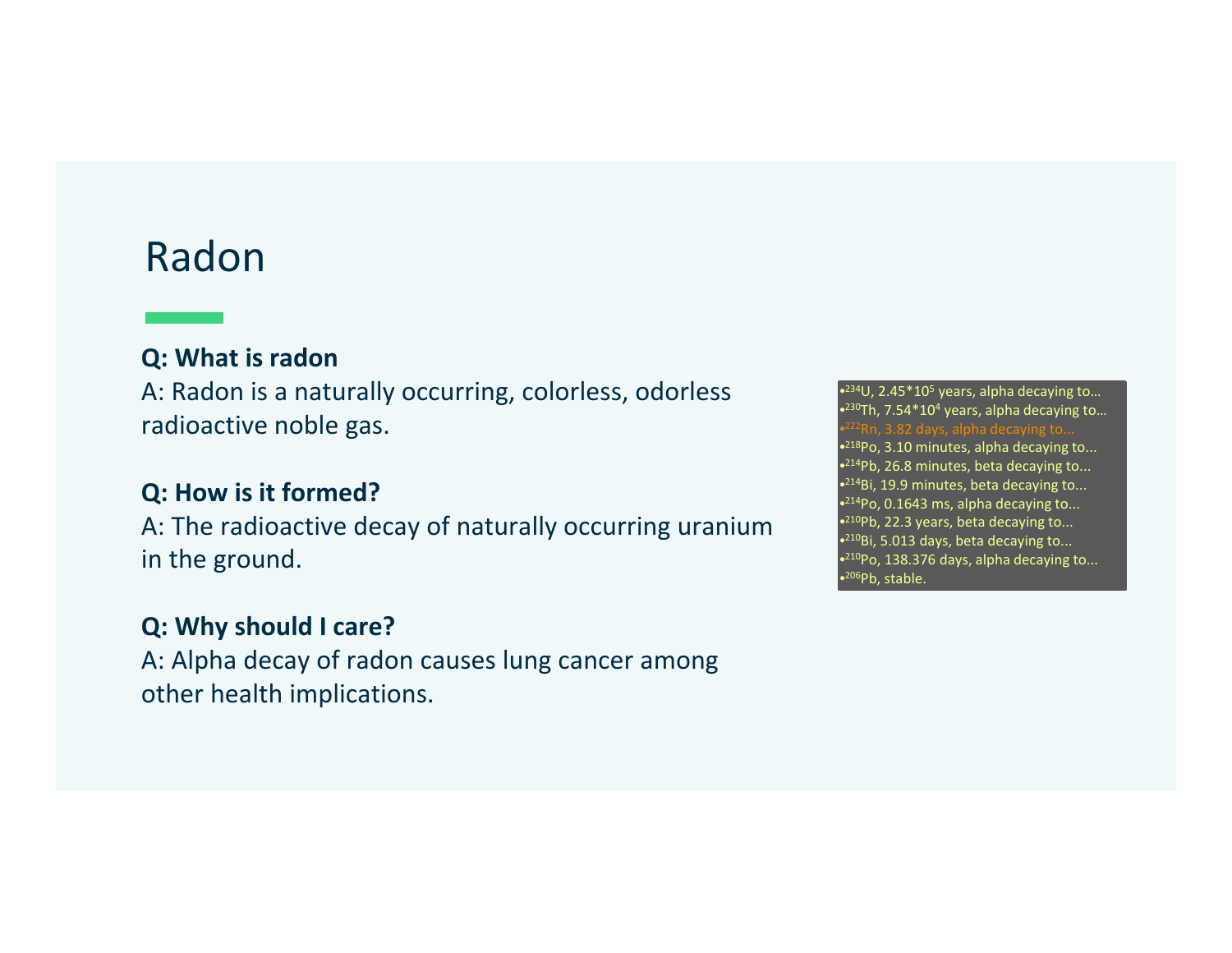### Radon Sensors

| <b>Test Strips</b>                                                                                                                    | <b>Alpha Spectrometry</b>                                          |
|---------------------------------------------------------------------------------------------------------------------------------------|--------------------------------------------------------------------|
| • Three month analysis<br>• Cheap $\zeta$<br>• Easy to invalidate the results<br>• Can identify if radon is a concern in the<br>space | • Continuous monitoring<br>• Cheap $$$<br>• Can identify anomalies |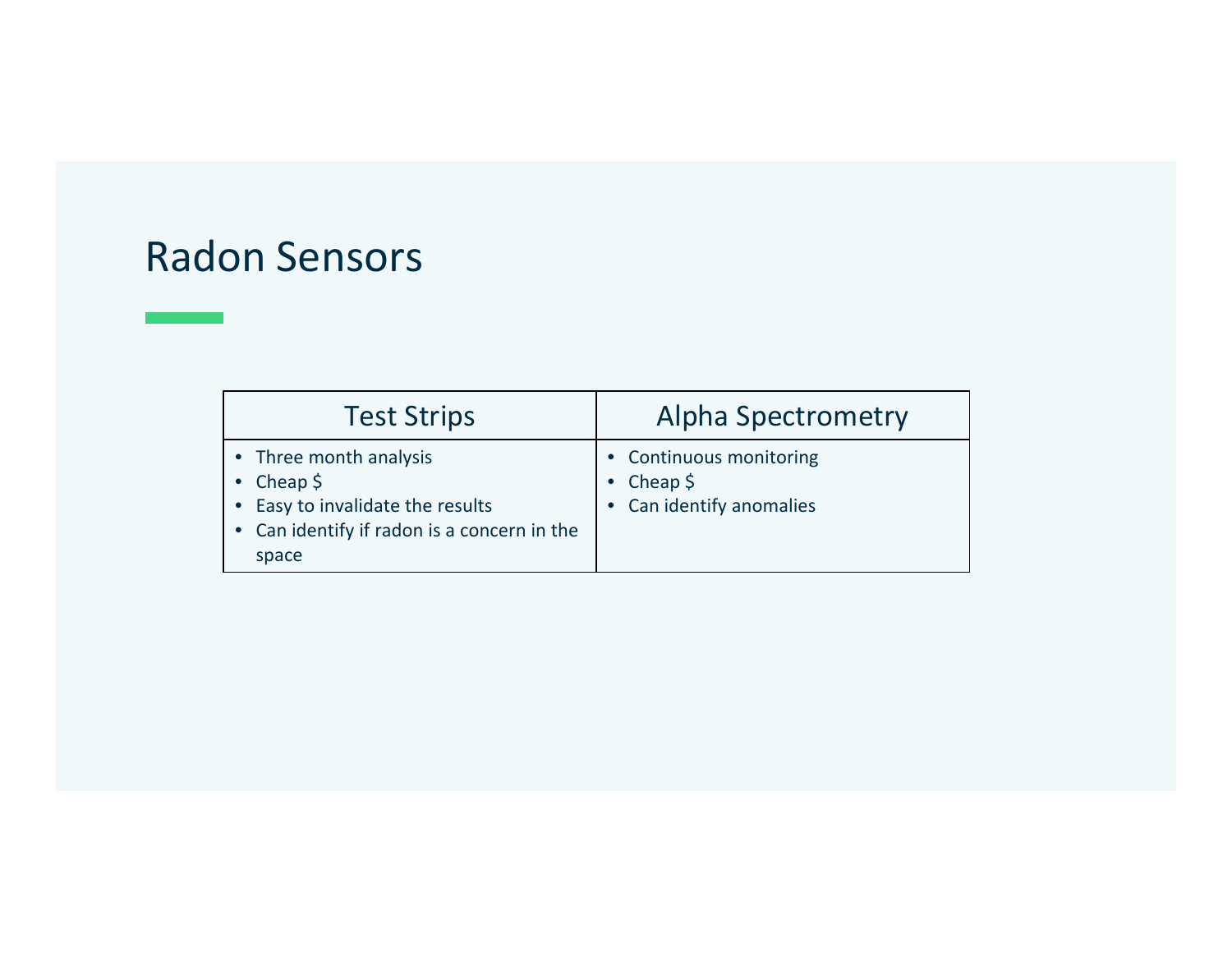## Ozone

### **Q: What is ozone?**

A: Ozone is three bonded oxygen atoms, also known as tri-oxygen.

### **Q: How is it formed?**

A: High voltage, reactions of NOx or VOC's with UV light and oxygen

#### **Q: Why should I care?**

A: Ozone is a harmful pollutant that can decrease lung function, aggravate asthma, cause in

Tropospheric ozone =/= stratospheric ozone.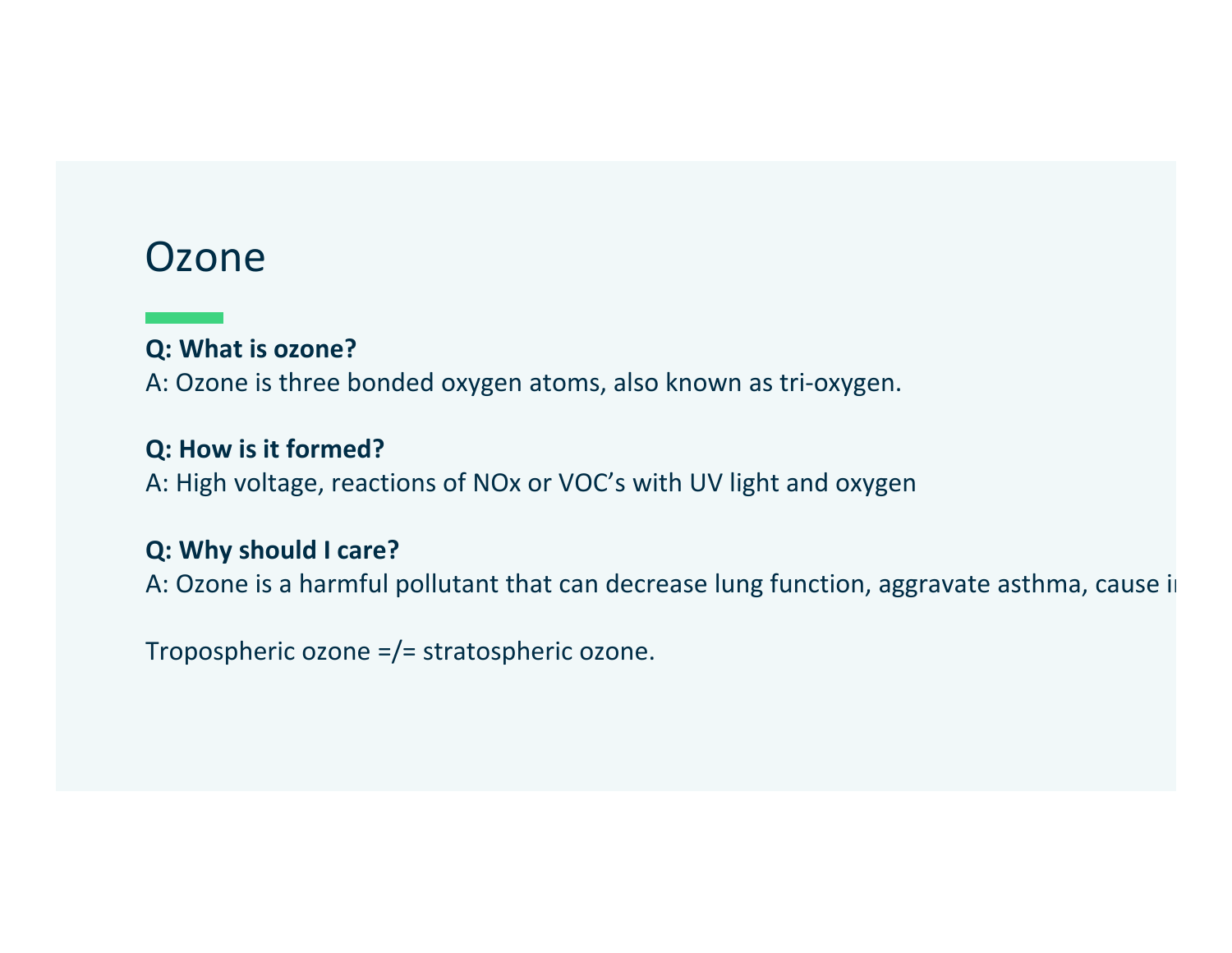### Ozone Sensors

| Electrochemical                                                                                                                                                                                        | <b>Metal Oxide</b><br>Semiconductor                                                                                                    | Ultraviolet                                               |
|--------------------------------------------------------------------------------------------------------------------------------------------------------------------------------------------------------|----------------------------------------------------------------------------------------------------------------------------------------|-----------------------------------------------------------|
| • Cheap $\oint$<br>• Low accuracy at low levels<br>• Cross sensitive with $NO2$ and $Cl2$<br>• Can correct for $NO2$ if it is<br>measured<br>• Long warm up period<br>• Will need eventual replacement | • Cheap $\zeta$<br>• Low accuracy at low levels<br>• Cross sensitive with VOC<br>Long warm up period<br>Will need eventual replacement | • Moderate Price \$\$<br>• Long Lifespan<br>High accuracy |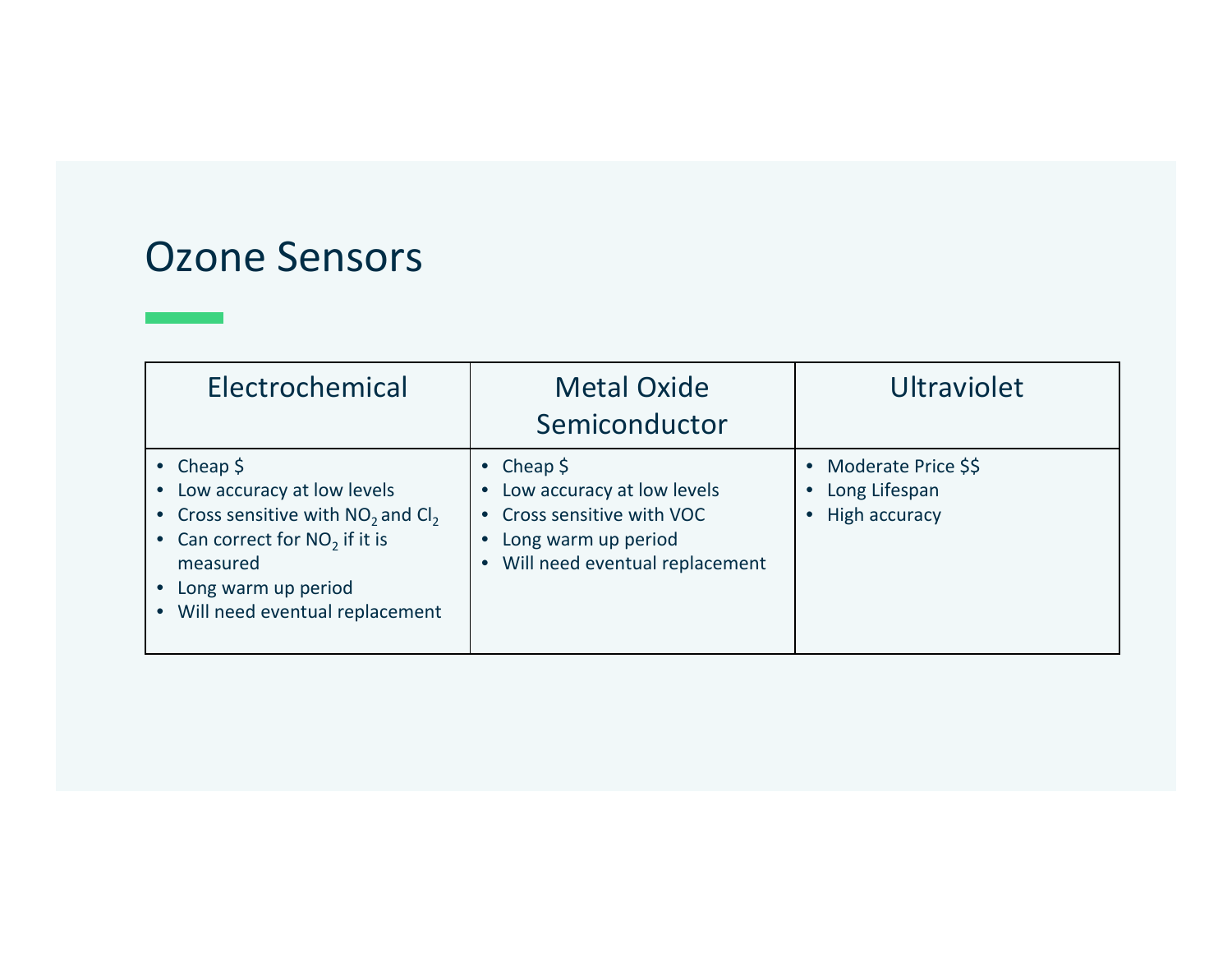

Influenza virus transmission is most efficient under cold, dry conditions. The infectivity decreases significantly at higher RH levels.

Anice C. Lowen, "Roles of Humidity and Temperature in Shaping Influenza Seasonality," Journal of Virology (Jul 2014) John D. Noti, "High humidity leads to loss of infectious influenza virus from simulated coughs," PLos ONE (Feb 2013)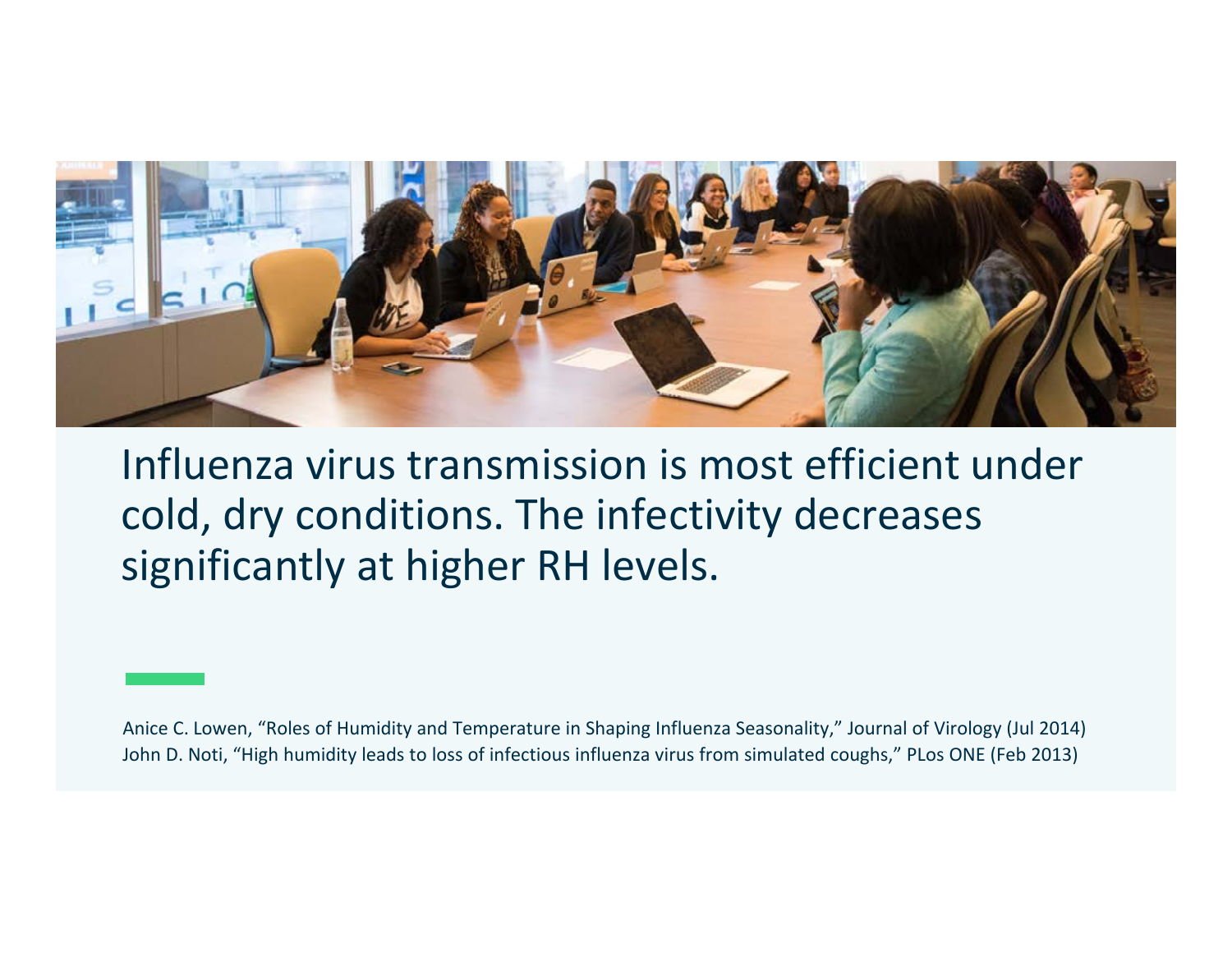# Gain Insight with IAQ data

- Assess the efficacy of your **HVAC's air filtration system** with **PM2.5 readings**
- Know how **disinfectants and cleaners** impact your air quality through **TVOC monitoring**
- Keep track of **occupant density and ventilation** through **carbon dioxide** measurements
- Slow down viral spread by tracking indoor **relative humidity**
- Ensure **radon** is not present or that it is being managed appropriately
- **Showcase key air quality indicators** to boost trust and confidence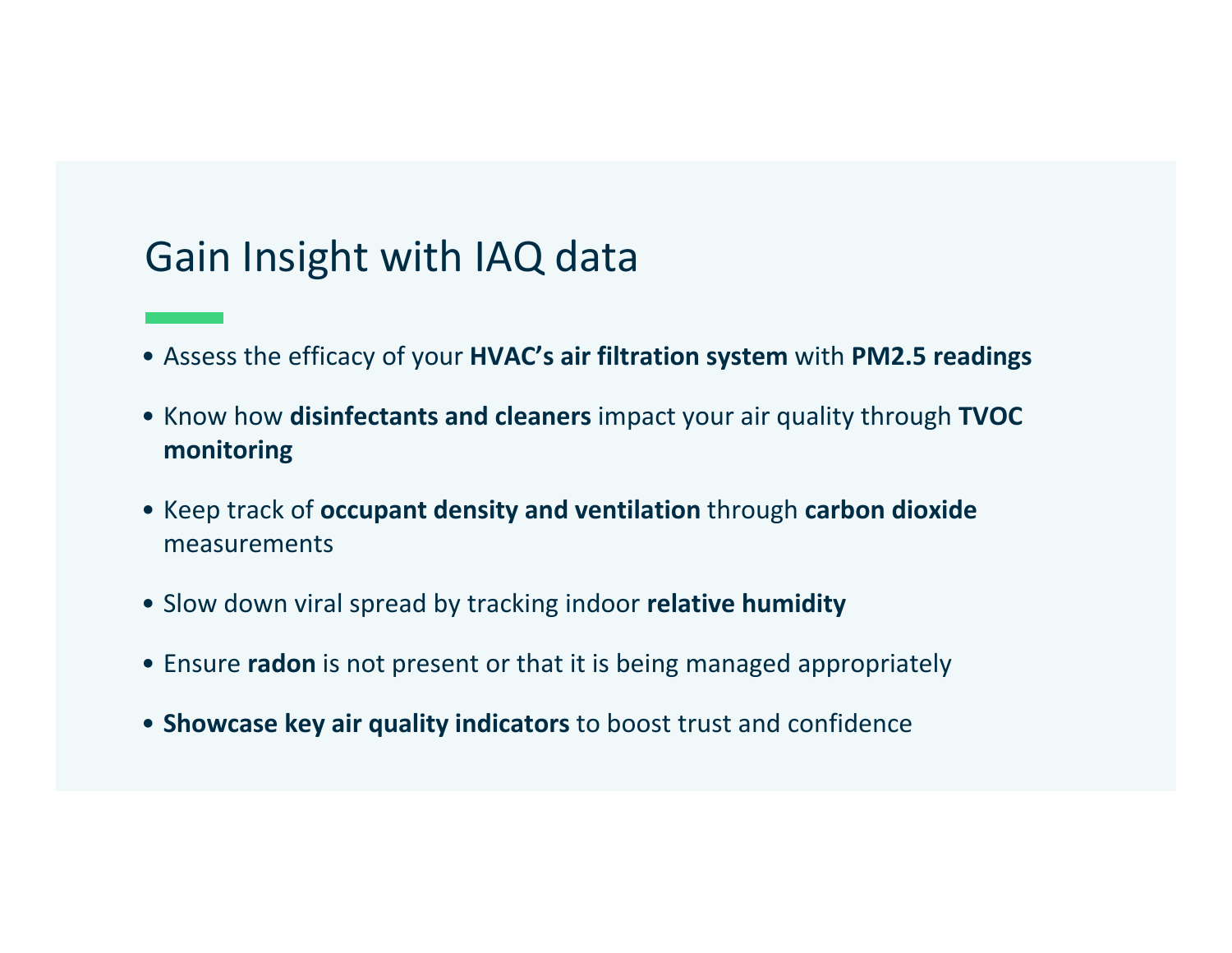# Key benchmarks



### **Particulate Matter:**

PM2.5 levels should be kept below 10  $\mu$ g/m<sup>3</sup>



### **Carbon Dioxide:**

CO $_{\textrm{\tiny{2}}}$  levels should be kept  $\hspace{0.1mm}$ below 800 ppm



### **Volatile Organic Compounds:**

VOCs should be controlled in occupied spaces



### **Ozone:**

Ozone should be controlled and kept below 25 ppb



### **Radon:**

Radon should be measured for and kept below 100 Bq/m3



### **Relative Humidity:**

RH should be maintained between 40-60 percent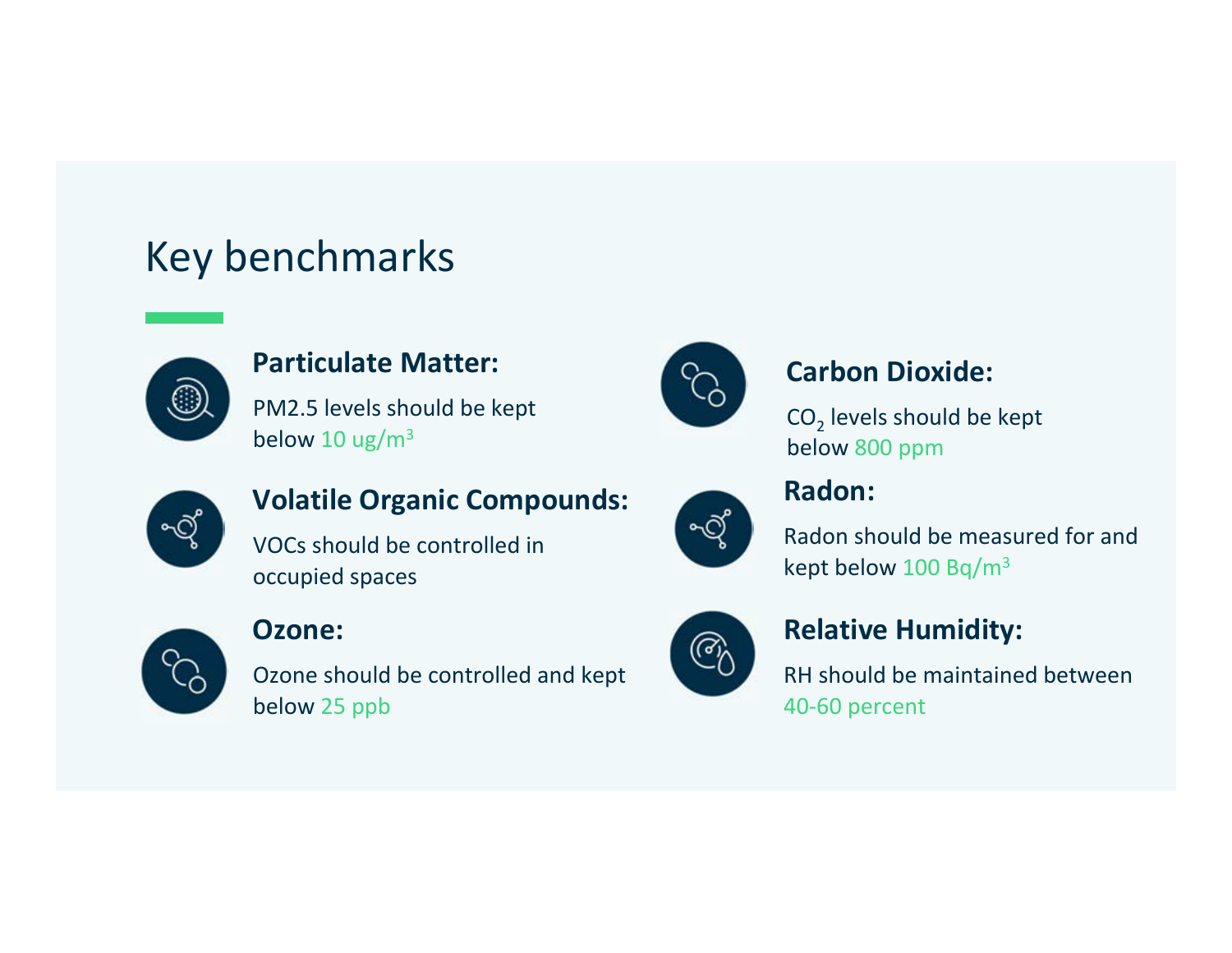# Key Takeaways

- How to evaluate air quality monitoring companies:
- What are the goals of the project?
- How to decide what gases to measure?
- •How to calibrate the device?
- How will the device be deployed?